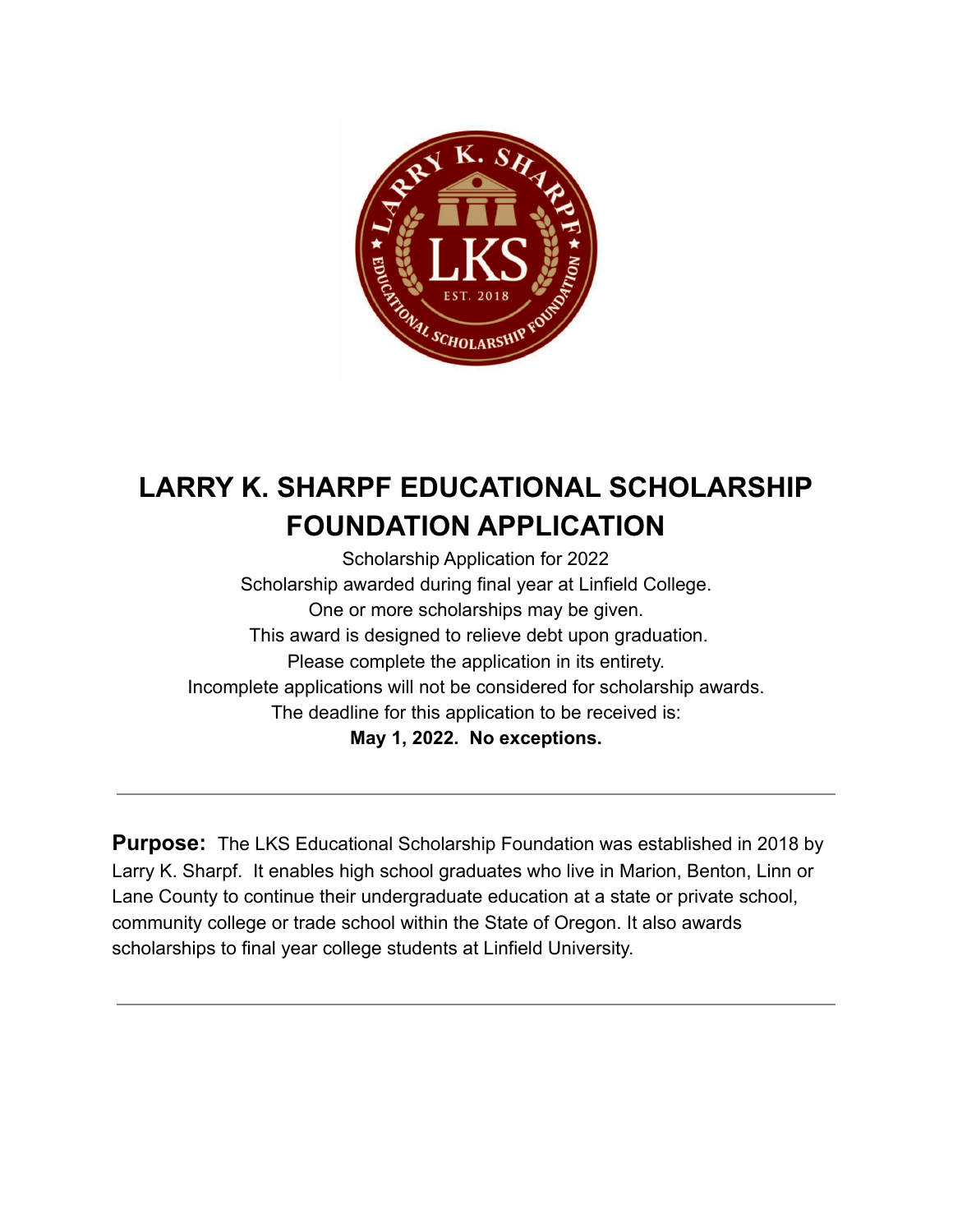#### **Eligibility:**

In order to be considered for a LKS Scholarship, a candidate must:

- Be currently entering their 4th or final year at Linfield University.
- Must have a cumulative College GPA of 2.75 or higher.
- Annual household income of \$75,000.00 a year or less (must provide FAFSA form/access if applicable or 2021 parent tax return if you are still claimed under them. If not, then your personal tax return.)
- Pass a background check.
- Resident of Oregon and a U.S Citizen.
- Attended a high school in Marion, Benton, Linn or Lane County.
- Scholarship may be applied to debt incurred for tuition, fees, room and board.
- LKS scholarships are available to individuals without regard to race, religion, national origin, gender, color, disability or age.
- Students who are receiving institutional, state and federal aid or other scholarship money **that exceed the direct cost of tuition, room and board** are excluded from the applicant pool for Foundation scholarships.

#### **Application Process:**

- Applications are available on the Larry K. Sharpf Educational Scholarship. Foundation website: *LKSSCHOLARSHIP.ORG*
- Completed Applications for 2022 are due May 1, 2022.
- Interviews will be conducted at various locations.
- Scholarship amount and recipients are determined by the Foundation committee based on applications and need.
- Scholarship awards will be announced on or before August 1, 2022 via phone call and letter.
- Once a candidate is notified, the candidate has 3 days to respond and accept the scholarship award. If the selected candidate does not respond within the allotted time, another recipient will be chosen.
- Scholarship funds will be mailed directly to chosen lending institutions or Linfield University in the recipients name. No funds will be released directly to a recipient.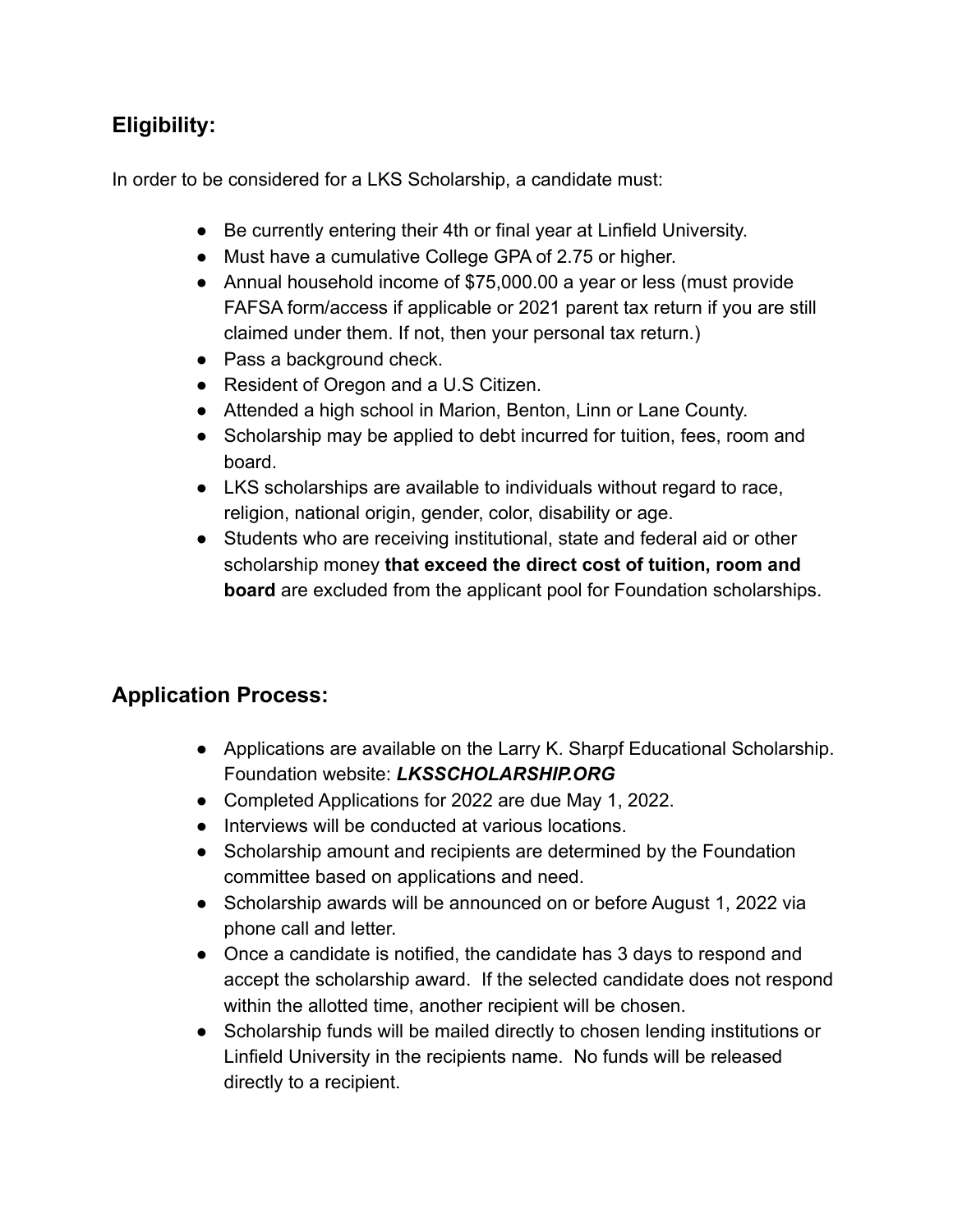

## **APPLICANT INFORMATION**

Please type or print your answer in blue or black ink.

| (full legal name)                                                                                               |
|-----------------------------------------------------------------------------------------------------------------|
| <b>Mailing Address:</b><br>(include city and zip)<br><u> 1989 - Johann Stoff, amerikansk politiker (* 1908)</u> |
|                                                                                                                 |
|                                                                                                                 |
|                                                                                                                 |
|                                                                                                                 |
|                                                                                                                 |
|                                                                                                                 |
|                                                                                                                 |
|                                                                                                                 |
|                                                                                                                 |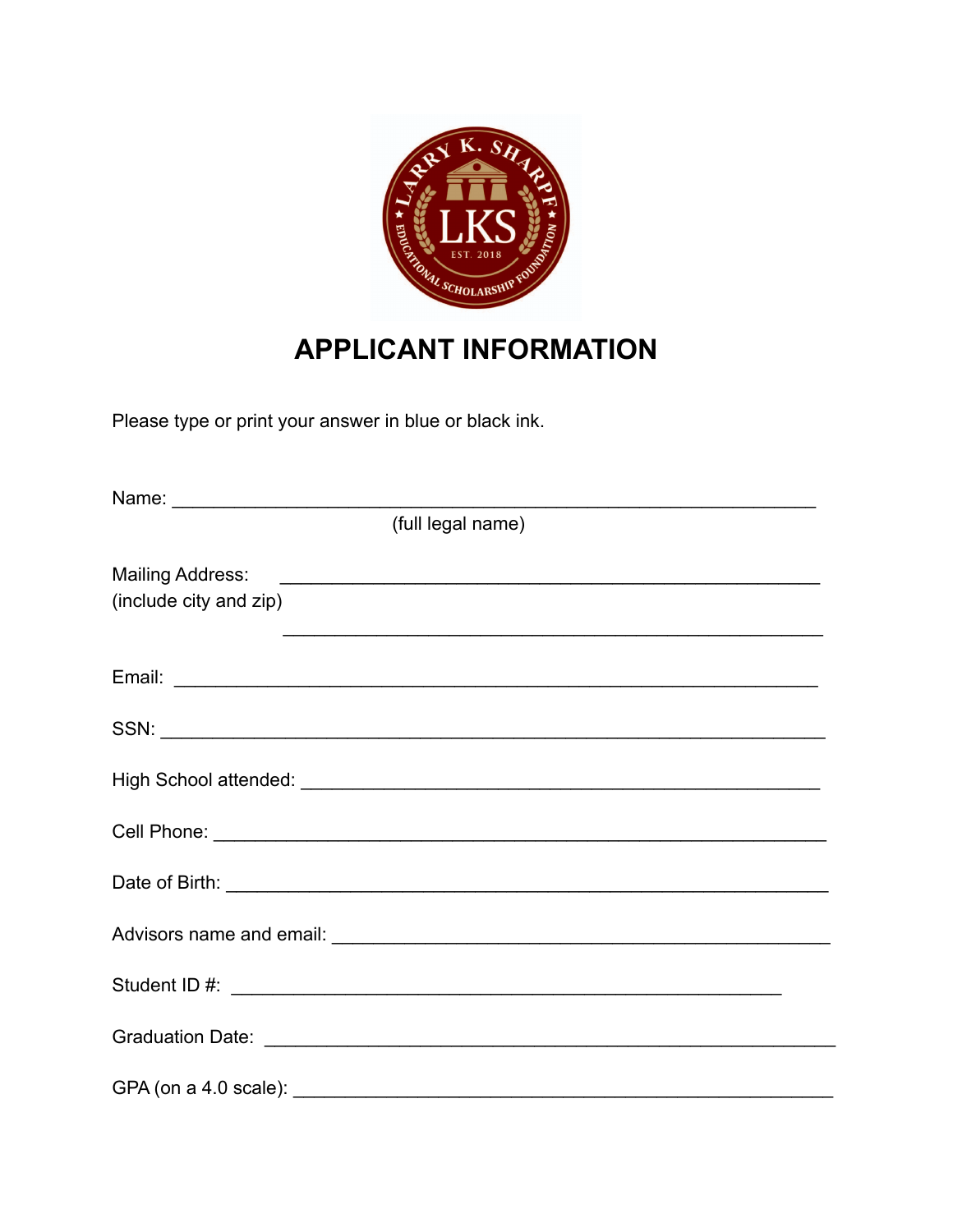

# **QUESTIONS FOR APPLICANT**

1. What is your major and what are you planning after you graduate? Career Goals?

2. What is your anticipated loan amount that you will be responsible for after graduation? *(be specific)*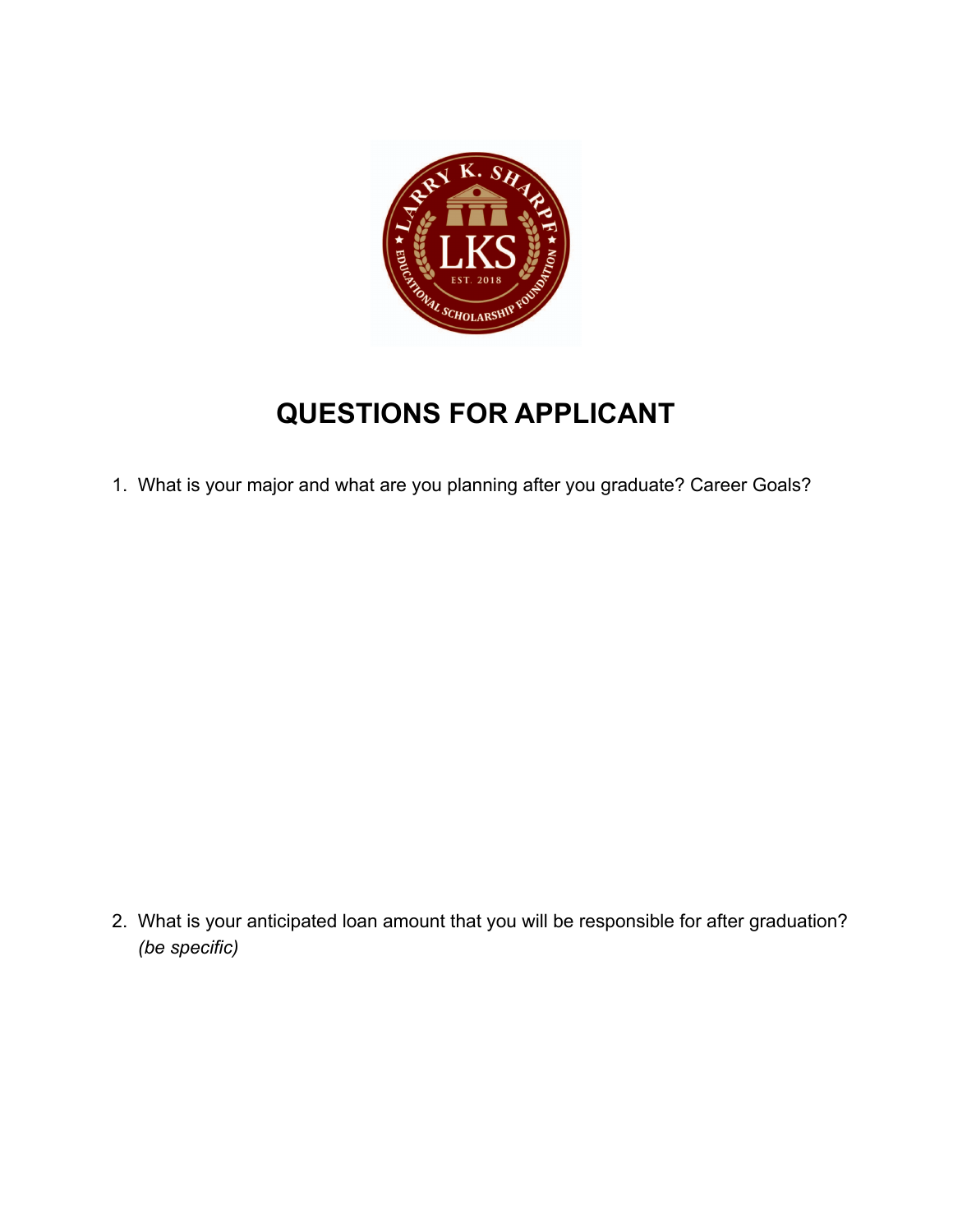3. What other financial aid have you received over the course of your enrollment at Linfield? (FAFSA, grants, family, other scholarships)?

4. Have you contributed to your college expenses? If so, how?

5. Tell us anything about yourself that may be a factor in our decision in choosing you for an LKS Scholarship? *(may use additional space if needed)*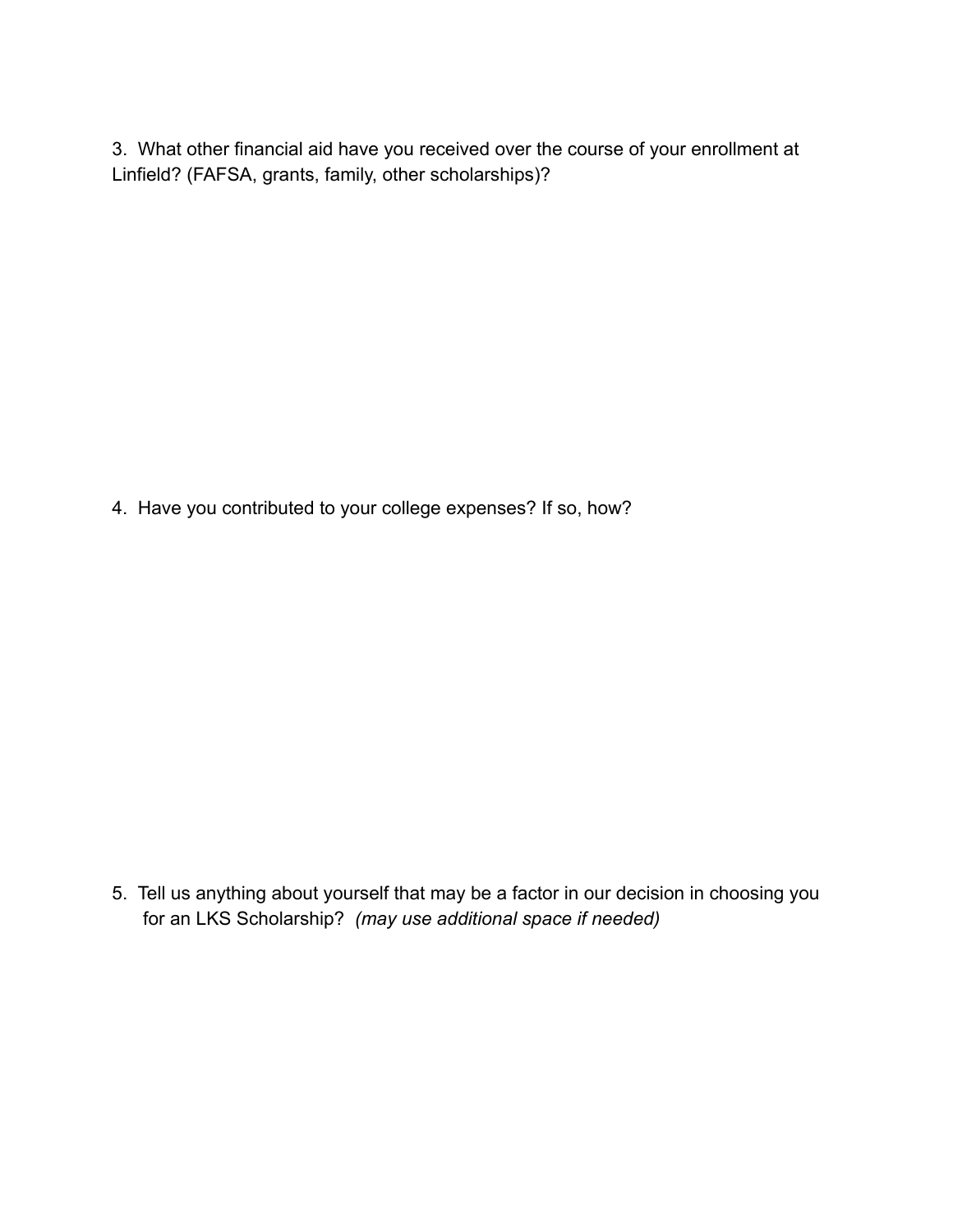

### **APPLICATION CHECKLIST**

Please include the following documents with your application:

Completed Application.

Proof of college loans/most recent balance and payment report.

Your most current *official* College academic transcript. (photocopies not acceptable)

Two letters of recommendation (sealed and on letterhead) from non-family members. One must be from Linfield University.

\_\_\_\_\_FAFSA verification OR copies of the last 2 household pay stubs and parents 2021 federal tax return (or yours if you are independent).